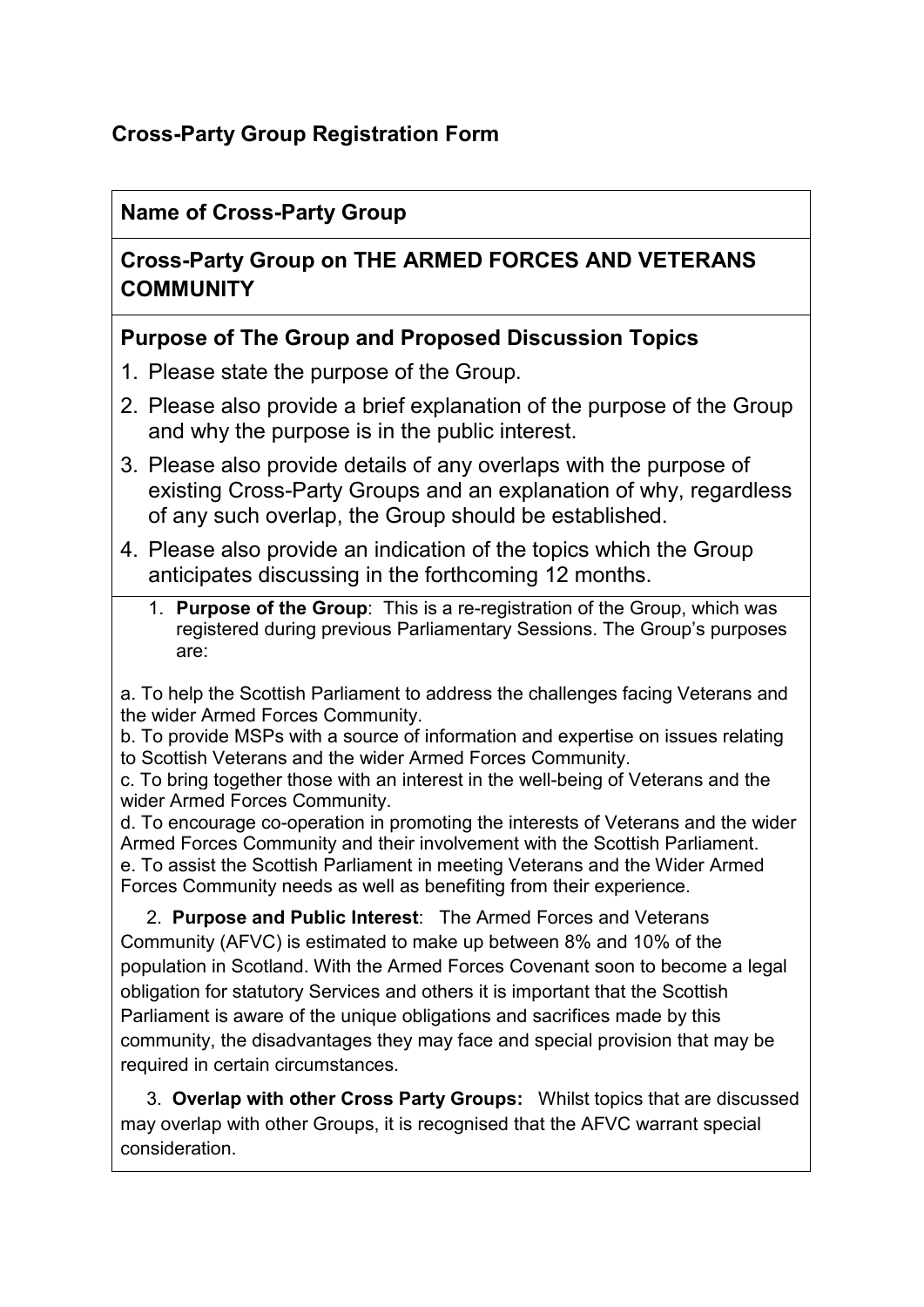4. **Topics for discussion over the next 12 months**: Topics that will be discussed in relation to the AFVC include:

- Employment;
- Education;
- Housing;
- Health & Well Being;
- A Strategy for Our Veterans;
- Historic Hurt;
- Data Collection:
- The impact of Covid on the AFVC;
- Covenant into Law Legislation;
- The Contribution to Society made by the AFVC;
- Other topics identified during meetings.

# **MSP Members of the Group**

Please provide names and party designation of all MSP members of the Group.

| Baillie J (Jackie), MSP    | <b>Deputy Convenor</b> | Lab        |
|----------------------------|------------------------|------------|
| Carlaw J (Jackson), MSP    |                        | Con        |
| Clark K (Katy), MSP        |                        | Lab        |
| Golden M (Maurice), MSP    | Convenor               | Con        |
| <b>Griffin M (Mark MSP</b> |                        | Lab        |
| Lumsden D (Douglas), MSP   |                        | Con        |
| Kerr S (Stephen) MSP       |                        | Con        |
| MacDonald G (Gordon), MSP  |                        | <b>SNP</b> |
| Mountain E (Edward), MSP   |                        | Con        |
| Sweeney P (Paul), MSP      |                        | Lab        |
|                            |                        |            |

# **Non-MSP Members of the Group**

For organisational members please provide only the name of the organisation, it is not necessary to provide the name(s) of individuals who may represent the organisation at meetings of the Group.

| Individuals   | Mr Maurice Corry TD MBA                                                                                                                                                                                      |
|---------------|--------------------------------------------------------------------------------------------------------------------------------------------------------------------------------------------------------------|
| Organisations | 51 Infantry Brigade<br>Action on Hearing Loss Scotland<br><b>ADES National Transitions Officer</b><br><b>Age Scotland</b><br><b>Armed Services Advice Project</b><br>Army<br><b>Army Families Federation</b> |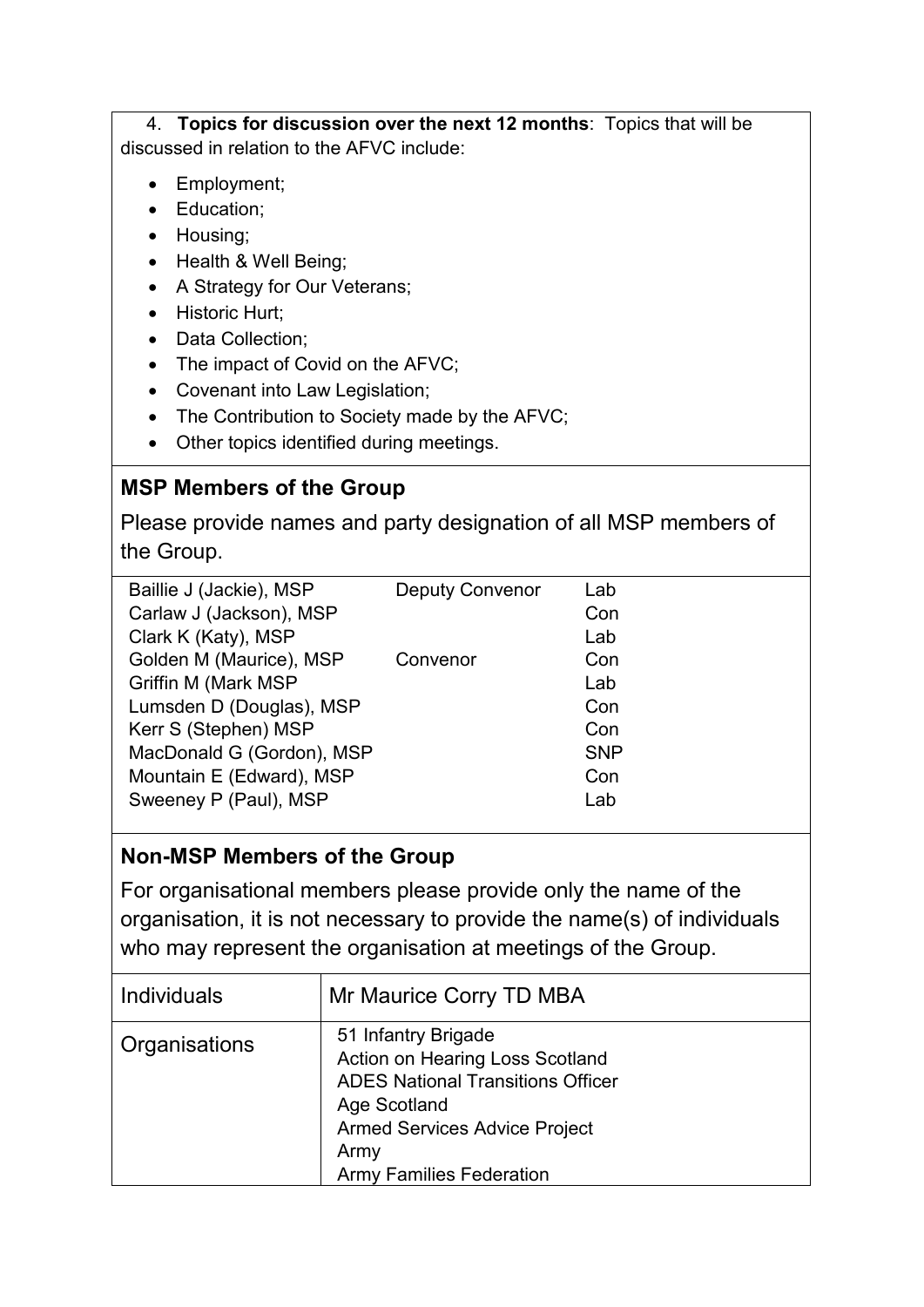| Association of Wrens and Women of the Royal Naval     |
|-------------------------------------------------------|
| <b>Services</b>                                       |
| <b>BFBS The Forces Station</b>                        |
| <b>BLESMA</b>                                         |
| <b>Business in the Community Scotland</b>             |
| <b>Career Transition Partnership</b>                  |
| <b>Defence Transition Services</b>                    |
| East of Scotland Veterans Advisory and Pensions       |
| Committee                                             |
| <b>Edinburgh Napier University</b>                    |
| Erskine                                               |
| <b>FirstLight Trust</b>                               |
| <b>Forces in Mind Trust</b>                           |
| <b>Garelochhead Station Trust</b>                     |
| Give Us Time                                          |
| <b>Glasgow Caledonian University</b>                  |
| <b>Glasgow's Helping Heroes</b>                       |
| <b>Help for Heroes</b>                                |
| <b>Housing Options Scotland</b>                       |
| <b>Local Authority Armed Forces and Veterans</b>      |
| Champions                                             |
| Lothian Armed Forces and Veterans Project             |
| <b>Lothian Veterans Centre</b>                        |
| Lowland Reserve Forces and Cadets Association         |
| <b>Naval Families Federation</b>                      |
| <b>NHS Scotland</b>                                   |
| <b>Officers Association Scotland</b>                  |
| Other organisations have attended from time to time   |
| Poppyscotland                                         |
| <b>RAF</b>                                            |
| <b>RAF Association</b>                                |
| <b>RAF Benevolent Fund</b>                            |
| <b>RASC and RCT Association</b>                       |
|                                                       |
| <b>Reading Force</b>                                  |
| <b>Recruit for Spouses</b>                            |
| <b>RFEA The Forces Employment Charity</b>             |
| <b>Royal Air Force Families Federation</b>            |
| <b>Royal British Legion Scotland</b>                  |
| <b>Royal Caledonian Education Trust</b>               |
| Royal Naval Association                               |
| <b>Royal Navy</b>                                     |
| <b>SACRO- Veterans Mentoring Service</b>              |
| Salute My Jobs                                        |
| <b>SAMH</b>                                           |
| Scotland & NI RAF Association                         |
| <b>Scotlands Bravest Manufacturing Company (RBLI)</b> |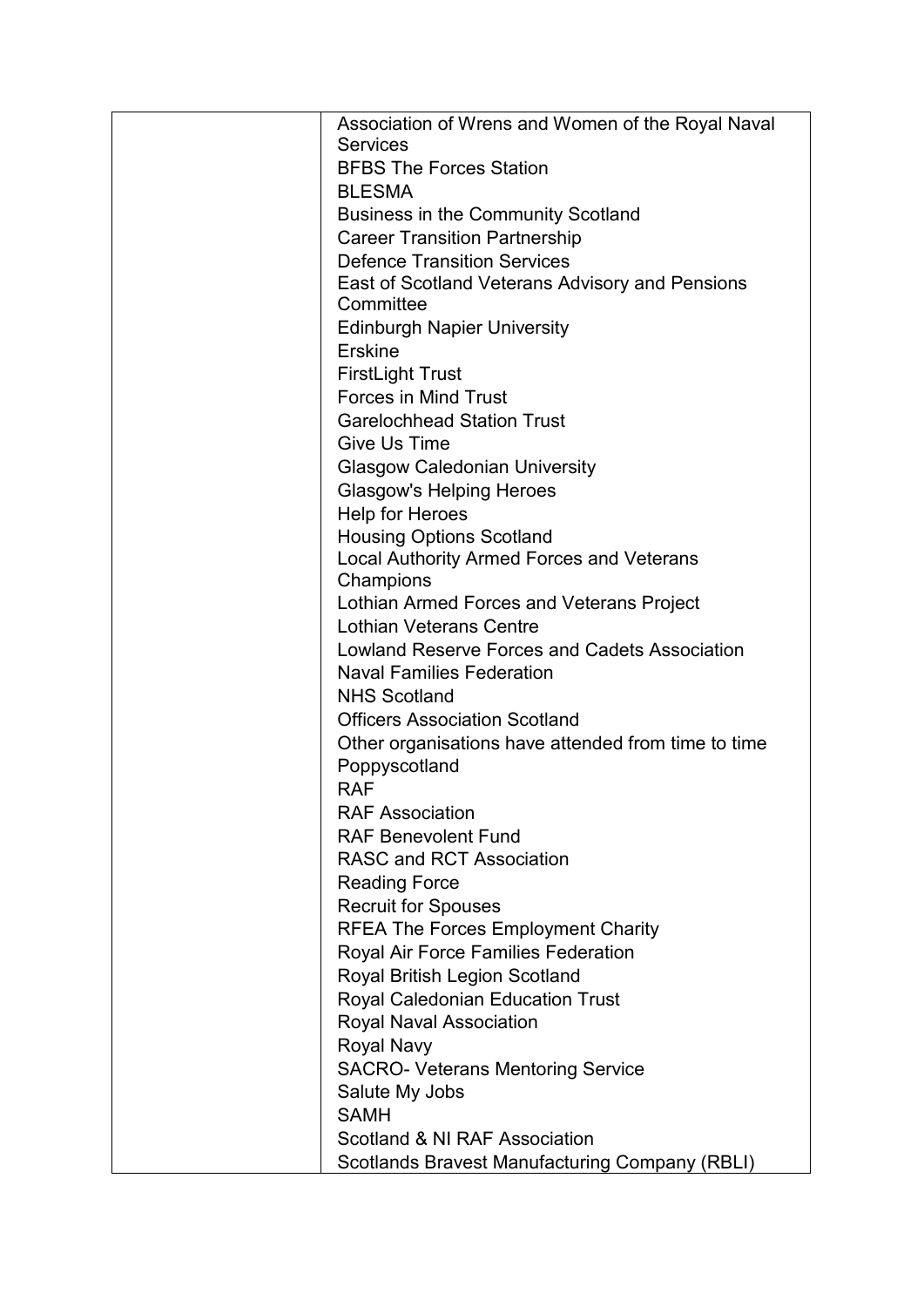| <b>Scottish Prison Service</b>                   |
|--------------------------------------------------|
| Scottish Veterans Garden City Association        |
| <b>Scottish Veterans Residences</b>              |
| <b>Scottish War Blinded</b>                      |
| <b>Seafarers UK</b>                              |
| <b>Sight Scotland Veterans</b>                   |
| <b>Skills Development Scotland</b>               |
| Soldiers off the Streets                         |
| <b>SSAFA</b>                                     |
| <b>Stand Easy Productions</b>                    |
| The Coming Home Centre/Community Veterans        |
| Support                                          |
| The Officer's Association Scotland               |
| The Royal Regiment of Scotland                   |
| The Scottish Veterans Commissioner               |
| The Veterans Foundation                          |
| <b>Thistle Foundation</b>                        |
| University of Edinburgh                          |
| University of Glasgow                            |
| <b>Venture Trust</b>                             |
| <b>Veterans Advisory and Pensions Committees</b> |
| Veterans Community Café                          |
| <b>Veterans First Point Highland</b>             |
| <b>Veterans First Point Scotland</b>             |
| Veterans for Independence                        |
| <b>Veterans Housing Scotland</b>                 |
| <b>Veterans Scotland</b>                         |
| <b>Veterans Welfare Services</b>                 |
| Walking with the Wounded                         |
| <b>War Widows Association</b>                    |

# **Group Office Bearers**

Please provide names for all office bearers. The minimum requirement is that two of the office bearers are MSPs and one of these is Convener – beyond this it is a matter for the Group to decide upon the office bearers it wishes to have. It is permissible to have more than one individual elected to each office, for example, coconveners or multiple deputy conveners.

| Convener               | Maurice Golden MSP                          |
|------------------------|---------------------------------------------|
| <b>Deputy Convener</b> | Jackie Baillie MSP and Gordon Macdonald MSP |